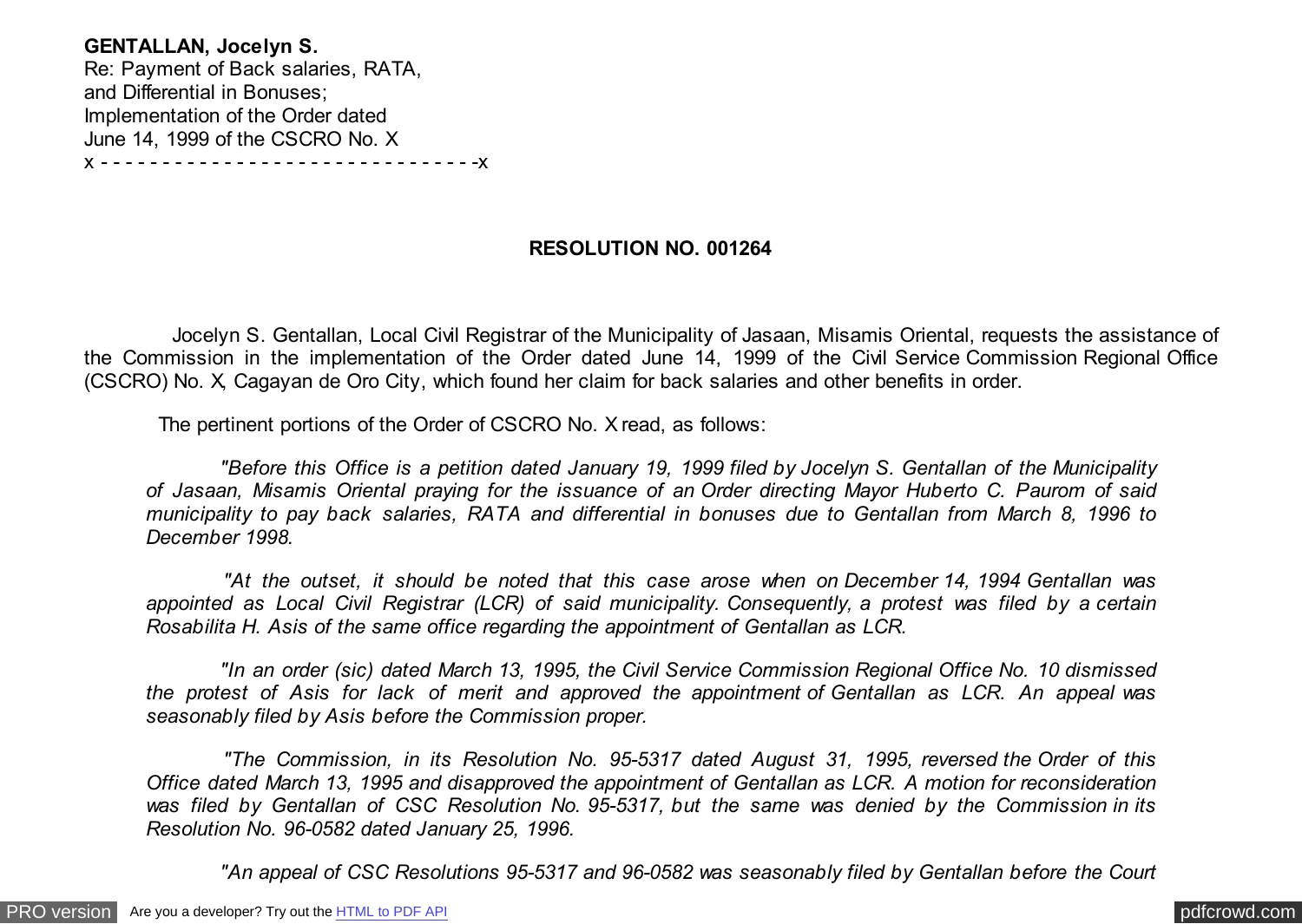*of Appeals. Subsequently, on October 22, 1997, the Court of Appeals rendered a decision on the appeal of Gentallan, the dispositive portion of which reads as follows:*

*x x x*

 *"The judgement of the Court of Appeals became final and executory on November 15, 1997.*

 *"As a consequence thereof, this Office in a letter dated September 2, 1998 requested Mayor Paurom of Jasaan, Misamis Oriental to implement the decision of the Court of Appeals. Gentallan was reinstated only on December 21, 1998 in a memorandum by Mayor Paurom addressed to Gentallan directing the latter to assume the duties and responsibilities of the Local Civil Registrar of said Municipality.*

*x x x*

 *"A grant for back salaries differential and bonuses is a necessary consequence upon a finding by a competent authority of the rightful and legal occupant of a position who has been improperly deprived of the legal and beneficial title to such position and who is thereby reinstated to such position.*

*x x x*

 *"Hence, when Gentallan was appointed on December 14, 1994 and adjudged to be the rightful and legal occupant to the position of LCR, she automatically acquires a vested right over said position and enjoys the rights and privileges attached to such position, one of which is the grant of RATA to be reckoned from the time of her appointment to said position.*

 *"Thus, when she was reverted to her previous position as Assistant Local Civil Registrar, through no fault of her own, she was in effect deprived of her legal and rightful compensation and benefits attached to her appointment as LCR.*

 *"WHEREFORE, premises considered, this office finds the claim of Jocelyn S. Gentallan for back salaries, RATA and differential in bonuses in proper order to be reckoned from her previous permanent appointment as LCR of Jasaan, Misamis Oriental on December 14, 1994 until her actual reinstatement to said position."*

Gentallan, in her request, alleges, in part, as follows:

 *"1. That the Hon. Regional Director handed down an order dated June 14, 1999 the dispositive portion of which reads:*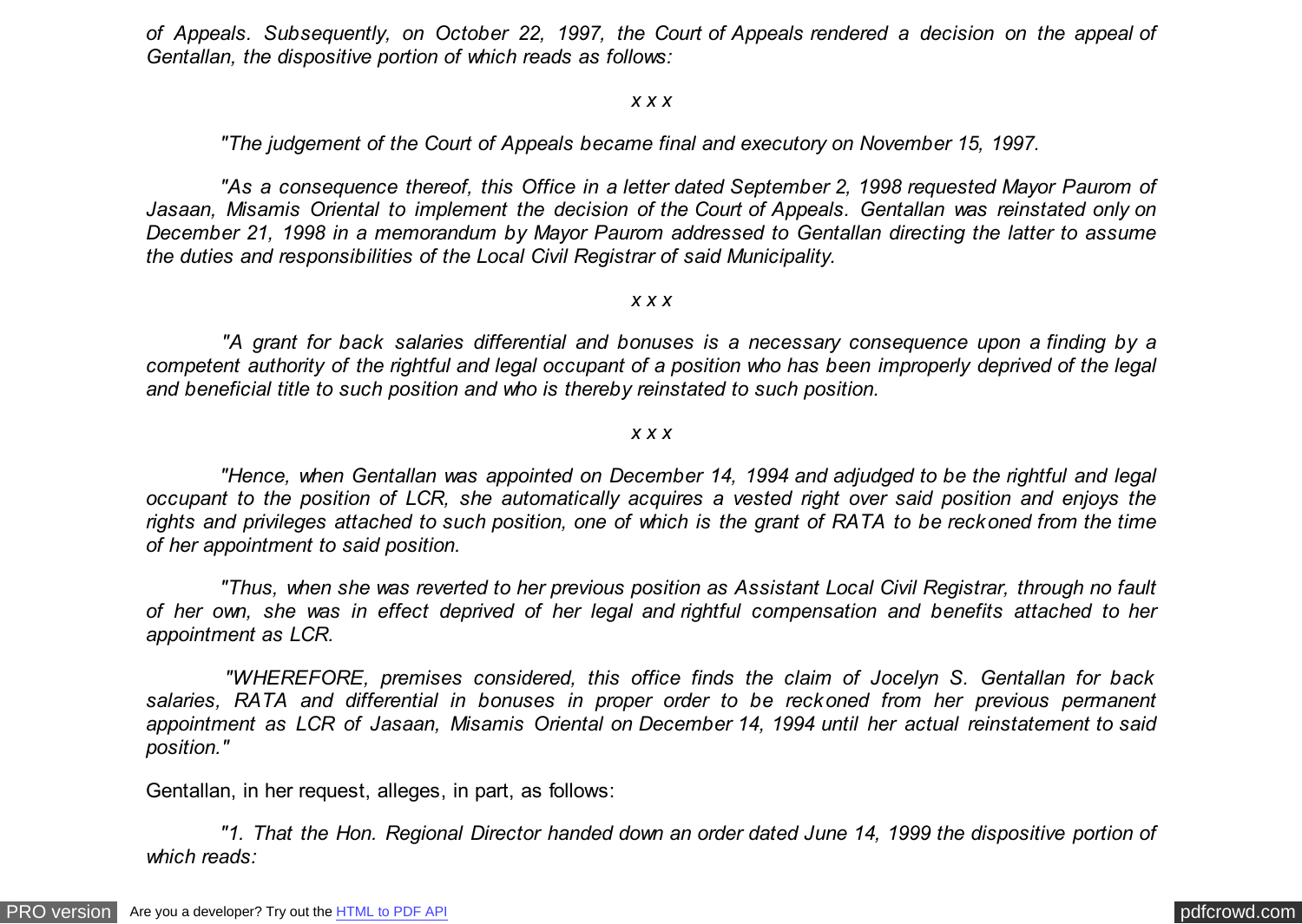*x x x*

 *"2. That respondent, Hon. Huberto C. Paurom, in his capacity as Mayor of Jasaan , Misamis Oriental and the Sangguniang Bayan did not interpose any appeal rendering therefor the said order final and executory;*

 *"3. That notwithstanding various requests, the Hon. Mayor/Sangguniang Bayan failed and refused to comply with the order of the Hon. Regional Director. No appropriation by way of supplemental budget has been enacted;*

 *"4. That the Hon. Mayor Huberto C. Paurom asked for legal opinion from the Provincial Attorney and the same was already resolved in favor of Ms. Jocelyn S. Gentallan. The pertinent portion of the legal opinion reads:*

#### *x x x*

 *"5. That under Resolution No. 94-0521 providing for uniform Rules of Procedure in the conduct of Administrative Investigation particularly Sec. 53 thereof, public officials who willfully refuse or fail to implement a final resolution, decision, order or ruling of the commission (sic) may be cited in contempt and administratively charged.*

#### *x x x*

### *"PRAYER*

 *"Wherefore, Ms. Jocelyn S. Gentallan prays for issuance of an order directing the Hon. Huberto C. Paurom and the Sangguniangbayan to immediately enact an appropriation ordinance and expedite payment of back salaries, RATA and differential in bonuses."*

 Records show that Gentallan was appointed as Local Civil Registrar of the Municipality of Jasaan, Misamis Oriental on December 14, 1994. Subsequently, a protest was filed with CSCRO No. X against the appointment of Gentallan by Rosabilita Asis for the reason that she lacks three (3) years experience in registry work, one of the qualifications prescribed for the position she was appointed to. On March 13, 1995, the CSCRO No. X dismissed the protest of Asis who then appealed to the Commission Proper. In Resolution No. 95-5317 dated August 31, 1995, CSC reversed the Order of the Regional Office. Gentallan moved for its reconsideration but was denied in CSC Resolution No. 96-0582 dated January 25, 1996. By virtue of the reversal of the Order of CSCRO No. X, Mayor Paurom issued Memorandum No. 133-96 dated March 8, 1996 terminating the services of Gentallan as Local Civil Registrar and reverting her to Assistant Registration Officer. Thereafter, Gentallan appealed both CSC Resolution Nos. 95-5317 and 96-0582 to the Court of Appeals which ruled in her favor and ordered her reinstatement to the position of Local Civl Registrar.

Hence, on December 21, 1998, Gentallan was reinstated to said position by Jasaan Mayor Huberto C. Paurom.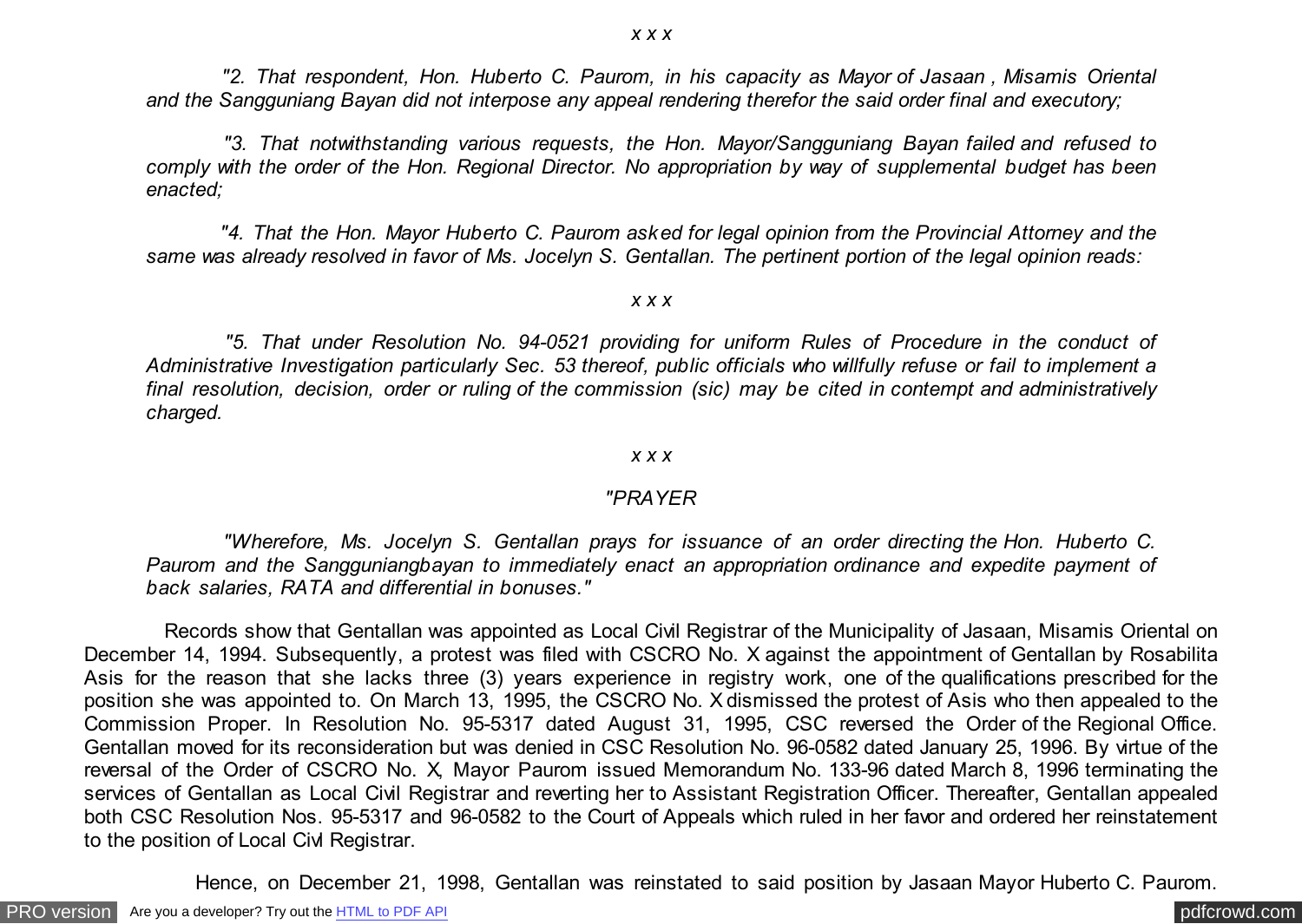However, Gentallan was never paid her back salaries, Representation and Transportation Allowance and differential in bonuses for the period of March 8, 1996 (date when she was reverted to Assistant Registration Officer) to December 21, 1998 (date when she was reinstated as Local Civil Registrar).

 On June 14, 1999, the CSCRO No. X issued an Order (at the request of Gentallan) for the payment of back salaries and other benefits due to Gentallan. However, Mayor Paurom refused to comply with the Order citing that no appropriation therefor was enacted by way of supplemental budget.

 Since the cancellation of the appointment of Gentallan was reversed in view of the Court of Appeals' decision upholding her appointment and dismissing the protest, Gentallan should be reinstated to her previous position.

However, the Commission finds no legal basis to grant the request of Gentallan for the payment of back salaries.

 Relative to the discussion is the case of **DELA CRUZ, Alex, CSC Resolution No. 95-1926 dated March 21, 1995** which reads, as follows:

 *"The Commission finds no legal basis to grant Dela Cruz's request for back salaries. It is a well-settled principle that compensation is paid only for services actually or constructively rendered. Since he did not render service to the government during said period, granting him back salaries would in effect be unjustly enriching him at the expense of the taxpayer's money."*

In the case of Gentallan, records show that from March 8, 1996 to December 21, 1998, she was performing the work of Assistant Registration Officer, hence, she cannot claim to have actually rendered service as Local Civil Registrar.

 Moreover, to have a right to the payment of back salaries, Gentallan must have been illegally dismissed from the service. Pertinently, the **Supreme Court** ruled in the case of **Sabello vs. Department of Education, Culture and Sports, 180 SCRA 623 dated December 26, 1989** in the following manner, to wit:

 *"Thus, although his reinstatement had been duly authorized, it did not thereby entitle him to backwages. Such right is afforded only to those who have been illegally dismissed and were thus ordered reinstated."*

 As culled from the records, Mayor Paurom issued the Memorandum dated March 8, 1996, reverting Gentallan to her former position, Assistant Registration Officer, to execute the CSC Resolution Nos. 95-5317 and 96-0582. Hence, Gentallan cannot be considered to have been illegally dismissed from the service since her reversion to her former position was a result of a lawful order of the Commission.

 WHEREFORE, the Commission hereby rules that Jocelyn S. Gentallan is not entitled to the payment of back salaries, Representation and Transportation Allowance and differential in bonuses. Accordingly, the Order dated June 14, 1999 of CSCRO No. X is hereby set aside.